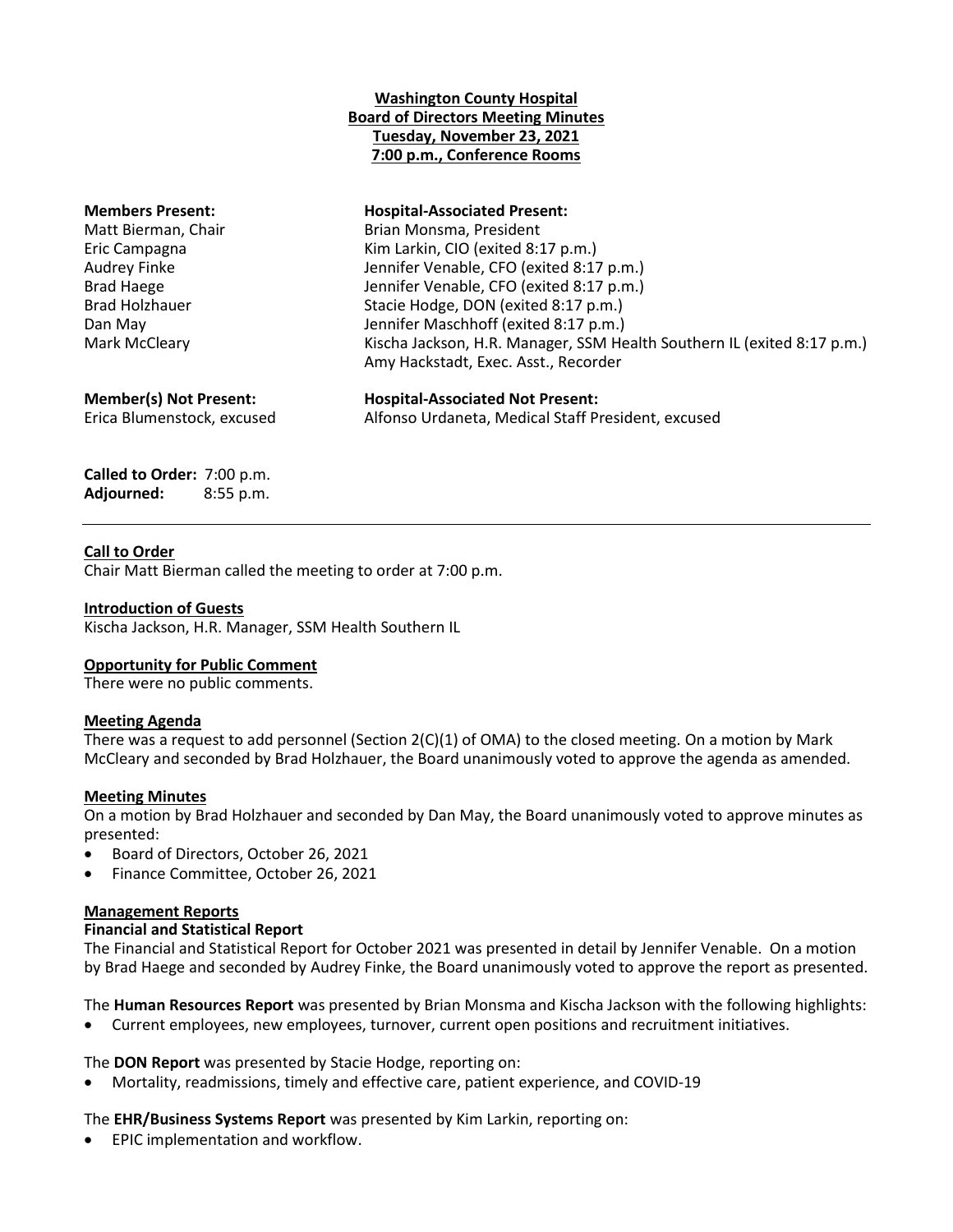## The **Clinic Report** was presented by Brian Monsma, reporting:

• Mill Street Clinic-RHC certification survey conducted November 9<sup>th</sup>.

# The **Quality Report** was presented by Jennifer Maschhoff reporting on:

Process improvement projects, patient safety program, and credentialing.

## **SSM Update**

The **President's Report** was presented by Brian Monsma, reporting on:

Long Term Care Unit, health insurance, and outpatient clinics.

The **SSM Regional Report** was present by Brian Monsma, reporting on:

Outpatient clinic growth.

# **Review of Governance Dashboard**

The Governance Dashboard was reviewed.

# **Review of Strategic Plan**

Partnership updates were presented by Brian Monsma.

## **December Board Meeting**

After discussion, the December Board meeting date was moved to Tuesday, January 4, 2022.

# **Benefits 2022**

Brian Monsma gave an overview of health insurance options for 2022, and highlighted the recommendations of the Personnel, Recruitment, and Management Contract Review Committee. On a motion by Eric Campagna and seconded by Audrey Finke, the Board unanimously voted to approve the Blue Cross Blue Shield benefit option as recommended by the Personnel, Recruitment, and Management Contract Review Committee.

## **Recruitment/Retention**

Brian Monsma and Jennifer Venable reviewed a recommendation for a retention bonus. On a motion by Dan May and seconded by Mark McCleary, the Board unanimously voted to approved the employee Recruitment/Retention bonus.

## **Closed Meeting**

At 8:17 p.m., on a motion by Eric Campagna and seconded by Mark McCleary, the Board unanimously approved to enter closed session under Open Meetings Public Act 88-621 Sections 2(C)(1)(17)(21). Bierman AYE, Finke AYE, Haege AYE, Holzhauer AYE, May AYE, Campagna, AYE, McCleary AYE. Motion carried.

At 8:53 p.m., on a motion by Brad Holzhauer and seconded by Audrey Finke, the Board unanimously voted to leave closed session and re-enter open session. Bierman AYE, Finke AYE, Haege AYE, Holzhauer AYE, May AYE, Campagna, AYE, McCleary AYE. Motion carried.

## **Meeting Minutes**

On a motion by Audrey Finke and seconded Mark McCleary, the Board unanimously voted to approve the following closed meeting minutes:

Board of Directors, October 26, 2021

## **Contracts**

On a motion by Brad Haege and seconded by Eric Campagna, the Board unanimously voted to approve the Advance Practice Nurse Employment Contract Agreements for Andrea Baldwin, APN, Alicia Santel, APN and Crystal Storck, APN.

## **Meeting Adjournment**